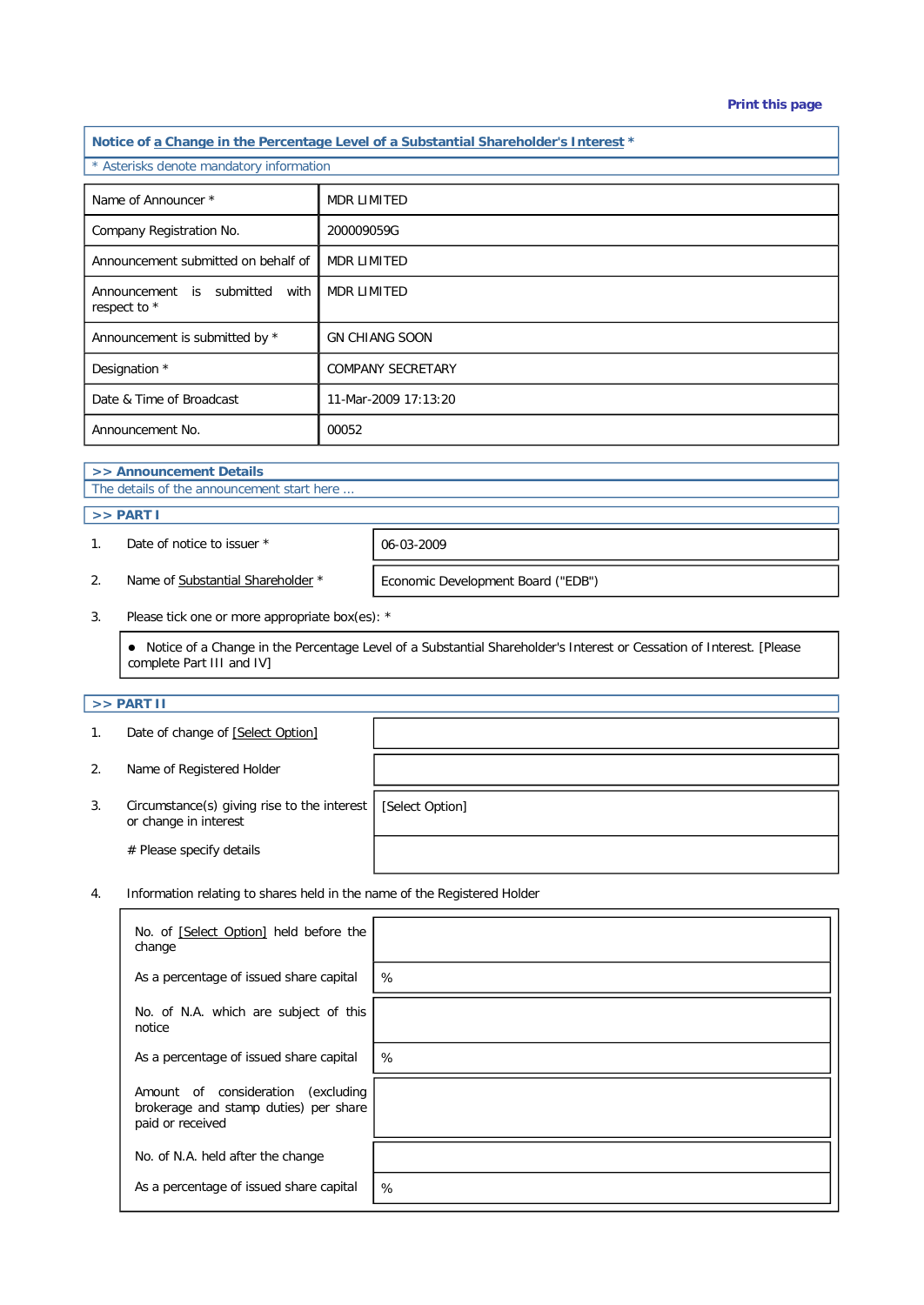| $>>$ PART III |                                                                      |                                                                                                                                                                                                                                                                                                                                                                                                                                                                                                                                                                                                                                                                                                                                             |  |  |  |  |
|---------------|----------------------------------------------------------------------|---------------------------------------------------------------------------------------------------------------------------------------------------------------------------------------------------------------------------------------------------------------------------------------------------------------------------------------------------------------------------------------------------------------------------------------------------------------------------------------------------------------------------------------------------------------------------------------------------------------------------------------------------------------------------------------------------------------------------------------------|--|--|--|--|
| 1.            | Date of change of Interest                                           | 25-09-2008                                                                                                                                                                                                                                                                                                                                                                                                                                                                                                                                                                                                                                                                                                                                  |  |  |  |  |
| 2.            | The change in the percentage level                                   | From 6.504 % To 5.702 %                                                                                                                                                                                                                                                                                                                                                                                                                                                                                                                                                                                                                                                                                                                     |  |  |  |  |
| 3.            | Circumstance(s) giving rise to the interest<br>or change in interest | # Others                                                                                                                                                                                                                                                                                                                                                                                                                                                                                                                                                                                                                                                                                                                                    |  |  |  |  |
|               | # Please specify details                                             | PLE Investments Pte Ltd ("PLEI") and M-Commerce Ventures Pte Ltd<br>("MCV") hold ordinary shares in mDR ("mDR shares") and their percentage<br>shareholding interests in mDR as at 30 June 2008 were 5.129% and 1.375%<br>respectively. EDB is deemed interested in mDR shares held by (i) EDB<br>Investments Pte Ltd ("EDBI") and (ii) PLEI and MCV, as EDB owns 100% of<br>EDBI and EDBI has controlling interests in PLEI and MCV.                                                                                                                                                                                                                                                                                                       |  |  |  |  |
|               |                                                                      | On 10 November 2008, EDB announced that its percentage shareholdings in<br>mDR (computed based on a total of 1,738,753,519 mDR shares as set out in<br>mDR's 1st Half 2008 financial statements) had decreased from 6.5% as at<br>30 June 2008 to 5.9% as at 3 November 2008, as a result of distributions in<br>specie of a total of 22,233,495 mDR shares by MCV to its members<br>(including EDBI) on 25 September 2008, 7 October 2008 and 3 November<br>2008.                                                                                                                                                                                                                                                                          |  |  |  |  |
|               |                                                                      | EDB wishes to provide a revised notification of the change to its percentage<br>shareholdings in mDR to supercede the previous notification of 10 November<br>2008 for the following reasons:                                                                                                                                                                                                                                                                                                                                                                                                                                                                                                                                               |  |  |  |  |
|               |                                                                      | (a) all of the 23,912,675 mDR shares owned by MCV (including the<br>22,233,495 mDR shares referred to above) were distributed in specie to its<br>members on 25 September 2008; and                                                                                                                                                                                                                                                                                                                                                                                                                                                                                                                                                         |  |  |  |  |
|               |                                                                      | (b) to account for the allotments of a total of 45,974,233 new mDR shares<br>to Value Capital Asset Management Limited ("VCAM") on 4 August 2008, 25<br>August 2008 and 22 September 2008 as announced by mDR ("VCAM Share<br>Allotment"), which increased the total mDR shares from 1,738,753,519 as at<br>30 June 2008 to 1,784,727,752 as at 22 September 2008 through to 25<br>September 2008.                                                                                                                                                                                                                                                                                                                                          |  |  |  |  |
|               |                                                                      | As a result of:                                                                                                                                                                                                                                                                                                                                                                                                                                                                                                                                                                                                                                                                                                                             |  |  |  |  |
|               |                                                                      | (A) distributions in specie by MCV on 25 September 2008 of a total of<br>23,912,675 mDR shares comprising:<br>(i) $1,677,691$ mDR shares to CTI(H) Pte Ltd;<br>(ii) 1,677,691 mDR shares to Pacific Century Regional Developments Ltd;<br>(iii) 12,586,400 mDR shares to EDBI;<br>(iv) 1,677,691 mDR shares to Global Times Ventures GmbH & Co. KG;<br>(v) 839,590 mDR shares to Keppel Communications Pte Ltd;<br>(vi) 1,677,691 mDR shares to Cipio Partners Holdings I GmbH;<br>(vii) 419,050 mDR shares to Saints Capital IV, L.P.;<br>(viii) 1,677,691 mDR shares to Siemens Venture Capital Fund GmbH;<br>(ix) 839,590 mDR shares to Infocomm Investments Pte Ltd; and<br>(x) 839,590 mDR shares to Infosys Technologies Limited; and |  |  |  |  |
|               |                                                                      | (B) the VCAM Share Allotment,                                                                                                                                                                                                                                                                                                                                                                                                                                                                                                                                                                                                                                                                                                               |  |  |  |  |
|               |                                                                      | the changes to the number of mDR shares held by, and the percentage<br>shareholdings in mDR of, PLEI, MCV and EDBI were as follows:                                                                                                                                                                                                                                                                                                                                                                                                                                                                                                                                                                                                         |  |  |  |  |
|               |                                                                      | (1) PLEI: although the total number of 89,172,338 mDR shares held by PLEI<br>remained unchanged, PLEI's percentage shareholding in mDR decreased<br>from 5.129% as at 30 June 2008 to 4.996% as at 22 September 2008<br>through to 25 September 2008; and                                                                                                                                                                                                                                                                                                                                                                                                                                                                                   |  |  |  |  |
|               |                                                                      | (2) MCV: the total number of mDR shares held by MCV decreased from<br>23,912,675 mDR shares as at 30 June 2008 to nil as at 25 September 2008<br>and MCV's percentage shareholding in mDR decreased from 1.375% as at<br>30 June 2008 to nil as at 25 September 2008; and                                                                                                                                                                                                                                                                                                                                                                                                                                                                   |  |  |  |  |
|               |                                                                      | (3) EDBI: the total number of mDR shares held directly by EDBI increased<br>from nil as at 30 June 2008 to 12,586,400 mDR shares as at 25 September                                                                                                                                                                                                                                                                                                                                                                                                                                                                                                                                                                                         |  |  |  |  |